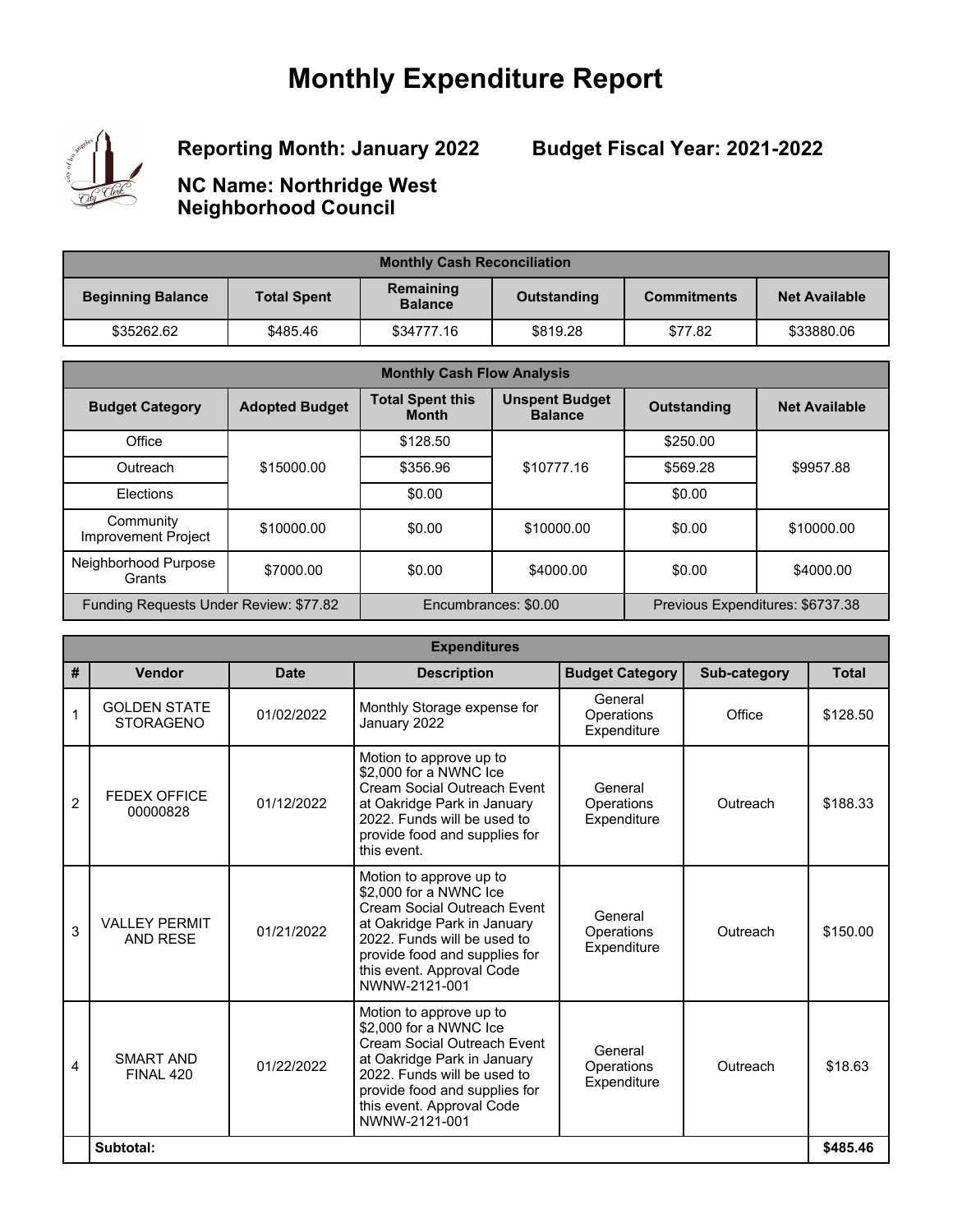|                              | <b>Outstanding Expenditures</b>                |             |                                                                                                                                                                                                |                                      |              |              |  |
|------------------------------|------------------------------------------------|-------------|------------------------------------------------------------------------------------------------------------------------------------------------------------------------------------------------|--------------------------------------|--------------|--------------|--|
| #                            | <b>Vendor</b>                                  | <b>Date</b> | <b>Description</b>                                                                                                                                                                             | <b>Budget Category</b>               | Sub-category | <b>Total</b> |  |
|                              | KRISTINA J.<br>SMITH / THE MAIL<br><b>ROOM</b> | 01/24/2022  | Monthly Web Hosting services<br>for December 2021                                                                                                                                              | General<br>Operations<br>Expenditure | Office       | \$250.00     |  |
| $\mathfrak{p}$               | All American Softy<br>Inc.                     | 01/25/2022  | Motion to approve up to<br>\$2,000 for a NWNC Ice<br>Cream Social Outreach Event<br>at Oakridge Park in January<br>2022. Funds will be used to<br>provide food and supplies for<br>this event. | General<br>Operations<br>Expenditure | Outreach     | \$569.28     |  |
| <b>Subtotal: Outstanding</b> |                                                |             |                                                                                                                                                                                                |                                      | \$819.28     |              |  |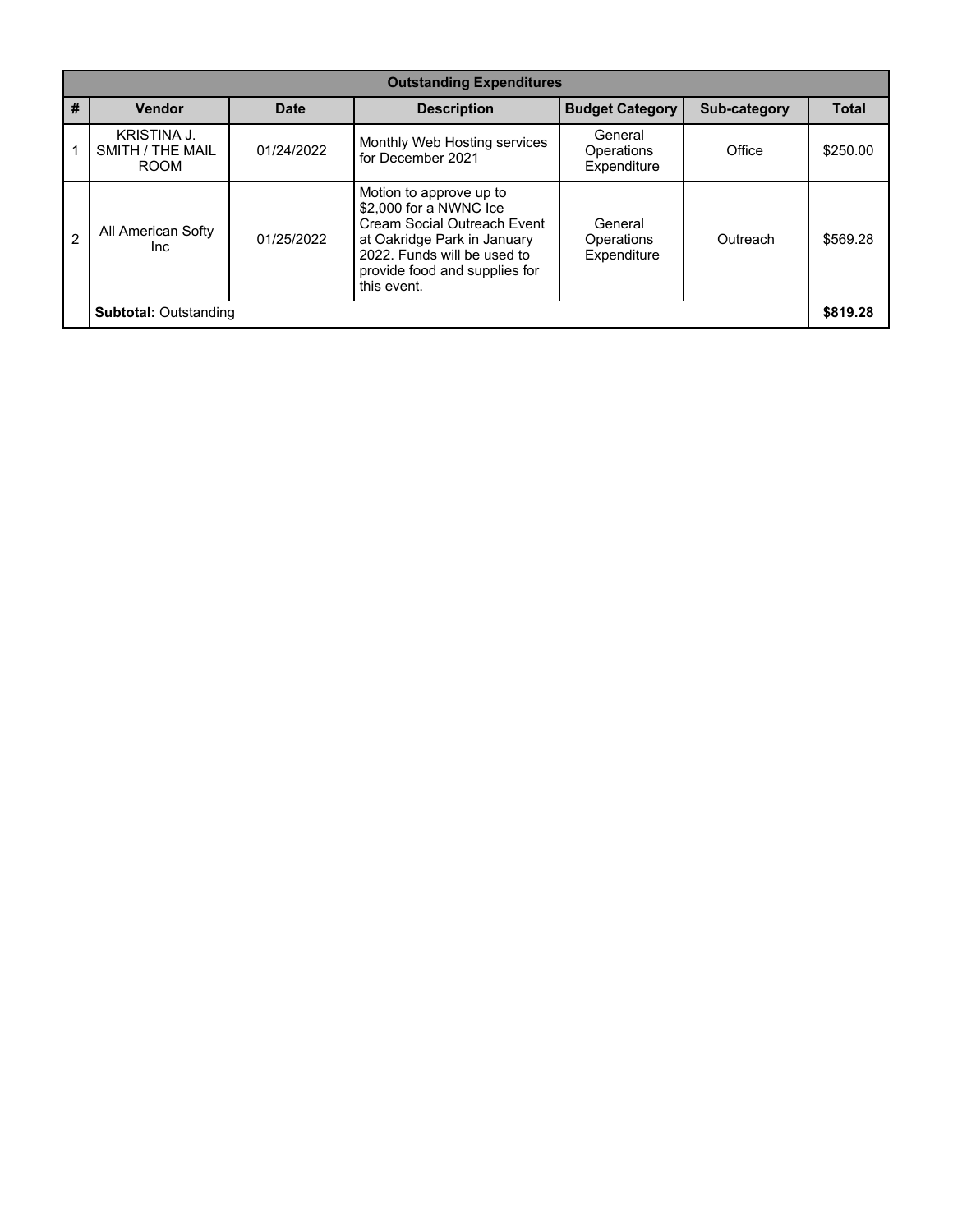

## **Invoice**

| <b>Tenant</b> City Of LA                               |
|--------------------------------------------------------|
| Northridge West Neighborhood Council                   |
| <b>Address DONE-Northridge W. Neighborhood Council</b> |
| 200 N. Spring St. 20th Floor, Suite 2005               |
| Los Angeles, CA 90012                                  |
|                                                        |

**Invoice Date** December 18, 2021<br>**Due Date** January 2, 2022 **January 2, 2022 Invoice Number**NOR 46697<br>Unit(s) E91 **Unit(s)** 

**Amount Due 128.50**

Amount Enclosed: \$

 $\Box$  Please check box if address is incorrect and indicate change. Your signature is required to authorize address changes.

| Signature |
|-----------|
|-----------|

| Unit | Date     | <b>Item/Service</b>              | <b>Amount</b> | Tax                | <b>Due</b> |
|------|----------|----------------------------------|---------------|--------------------|------------|
| E91  | 1/2/2022 | Rent 1/2-2/1                     | 121.00        | 0.00               | 121.00     |
| E91  | 1/2/2022 | Protection Plan add. fee 1/2-2/1 | 7.50          | 0.00               | 7.50       |
|      |          |                                  | Subtotal      |                    | 128.50     |
|      |          |                                  | Taxes         |                    | 0.00       |
|      |          |                                  |               | <b>Balance Due</b> | 128.50     |

Please remit the total due amount of \$128.50 to the above address or pay online at www.GoldenStateStorage.com.

REFERRALS PAY OFF!!!!! Send your friends and collect your bonus: You receive a \$50 credit for each Business Referral that rents with us You receive a \$25 credit for each Household Referral that rents with us

Your friends will also receive a credit for renting with us Ask us for details!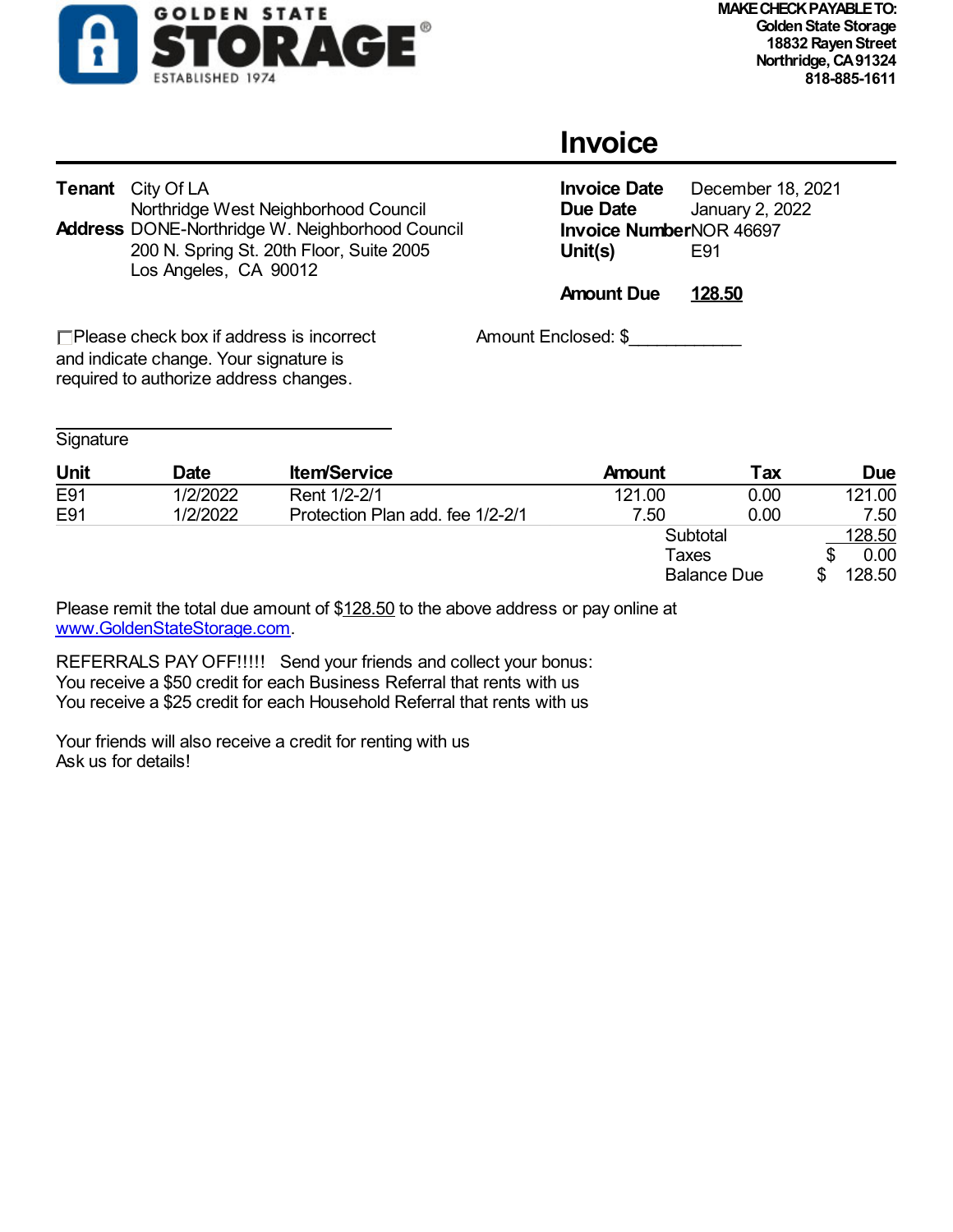| Gmail<br>$\equiv$   | Q     | in:trash                                                                        |
|---------------------|-------|---------------------------------------------------------------------------------|
| Compose             |       | Delete forever                                                                  |
| <b>Search</b>       | 76    | Your Print Online Order Is Ready For Pick-I                                     |
| Solar               |       | FedEx Office <no-reply.ecommerce@fedex.com></no-reply.ecommerce@fedex.com>      |
| <b>TAS</b>          |       | to me                                                                           |
|                     | 52    |                                                                                 |
| <b>TelePacific</b>  |       |                                                                                 |
| <b>VOS</b>          | 16    | Dear Joel,                                                                      |
| Storage             |       | Your FedEx Office Print Online order is ready for pick-up.                      |
| Vintage Rental      |       | <b>ORDER -- SUMMARY DETAILS</b>                                                 |
| Vintage St          |       |                                                                                 |
| Less                |       | Order Number: 1016571631288353                                                  |
|                     |       | <b>Order Price</b>                                                              |
| Chats               |       | Subtotal: \$171.99                                                              |
| Scheduled           |       | Shipping: \$-                                                                   |
| All Mail            |       | Packing & Handling: \$ --<br>Tax: \$16.34                                       |
|                     |       | Total: \$188.33                                                                 |
| <b>Spam</b><br>368  |       |                                                                                 |
| <b>Trash</b>        |       | Payment by: Credit Card                                                         |
| [Imap]/Trash<br>539 |       | See order details for each recipient below<br>ORDER DETAIL -- Part 1            |
|                     |       | Job Number: 1013171802577042                                                    |
| Meet                |       |                                                                                 |
| New meeting         |       | FedEx Office center producing order: Center - 1901 : 9000 Tampa Ave N           |
|                     |       | Phone: (818) 701-0362                                                           |
| Join a meeting      |       | Get order status:http://printtracking.dmz.fedex.com/trackOrder.do?noHd          |
| Hangouts            |       | E-mail: usa1901@fedex.com                                                       |
|                     |       | Order Ready by Date: Jan 12, 2022 at 06:00 PM PST                               |
| Joel                | $\pm$ | Documents: Flyers (1,000) Ice Cream Social Event.pdf<br>Recipient: Lowell, Joel |
|                     |       |                                                                                 |
|                     |       | To be picked up at FedEx Office center (see above)                              |
|                     |       | Price: \$171.99                                                                 |
|                     |       | Shipping: \$-                                                                   |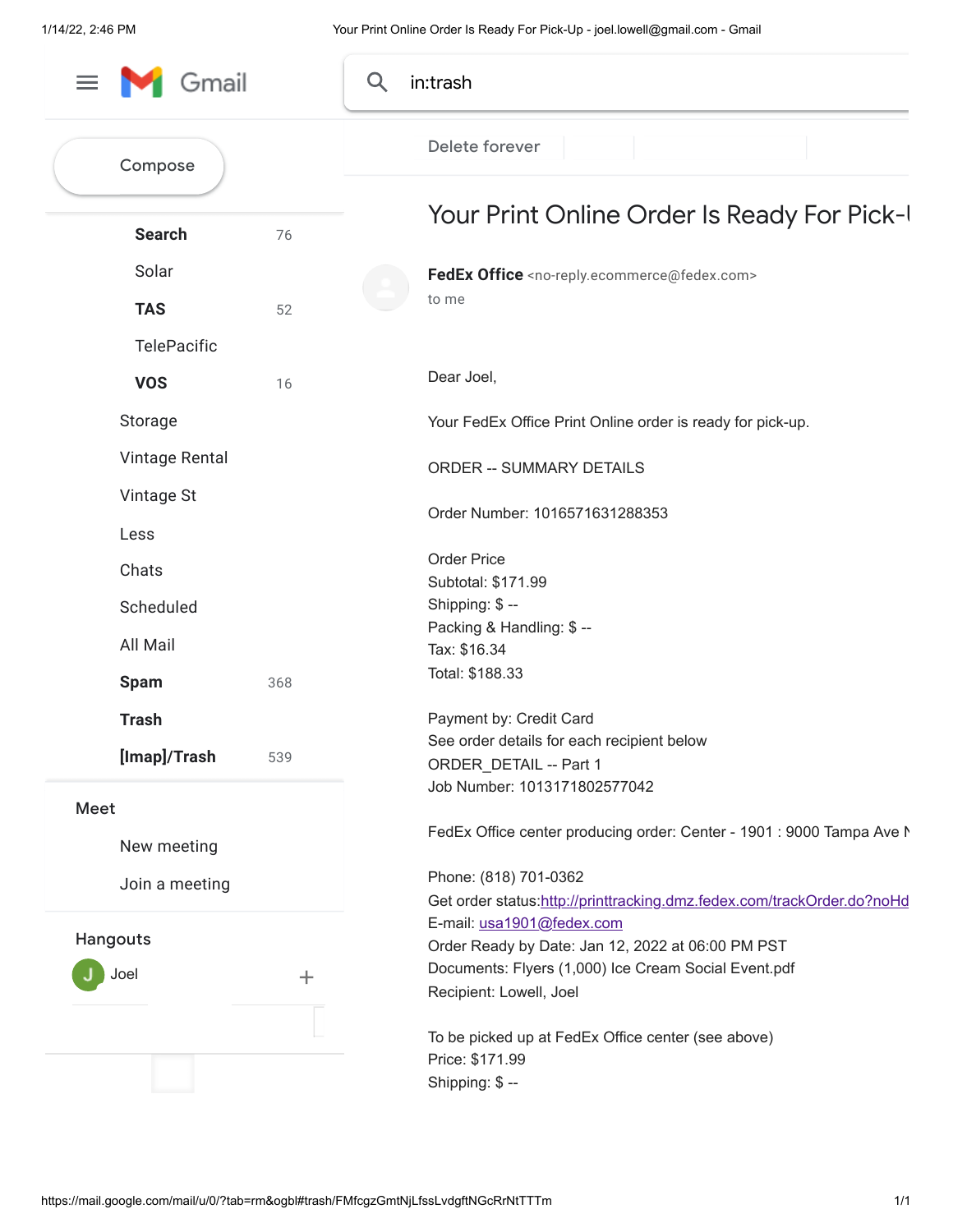phone order, C.C, VO75602 Form R & P 33 **DEPARTMENT OF** 970184 B **RECREATION AND PARKS City of Los Angeles** Date 01/21/2022  $+9$ Northrid Oel Lowel  $00$ Received of Dollars \$ 150.00 one Vanvary 22,2022 ice cream Saturday for (重) TIMA Stat ees DEPARTMENT OF RECREATION AND PARKS M.F facility By Original - This copy to patron paying money

## 150.00<br>0.00 150.00 13:49:01<br>Appr Code: 062596 Entry Method: Manual Phone Order Customer Copy AVS Code: ZIP MATCH Z xxxxxxxxxx8362<br>MASTERCARD  $inv$  #: 00000001 Appryd: Online Amount: otal: Tax: 01/21/22

THANK YOU!

VALLEY PERMIT AND<br>6335 MODOLEY AVE<br>VAN NUYS, CA. 9140<br>VAN NUYS, CA. 9140

 $\hat{\mathbf{y}}$